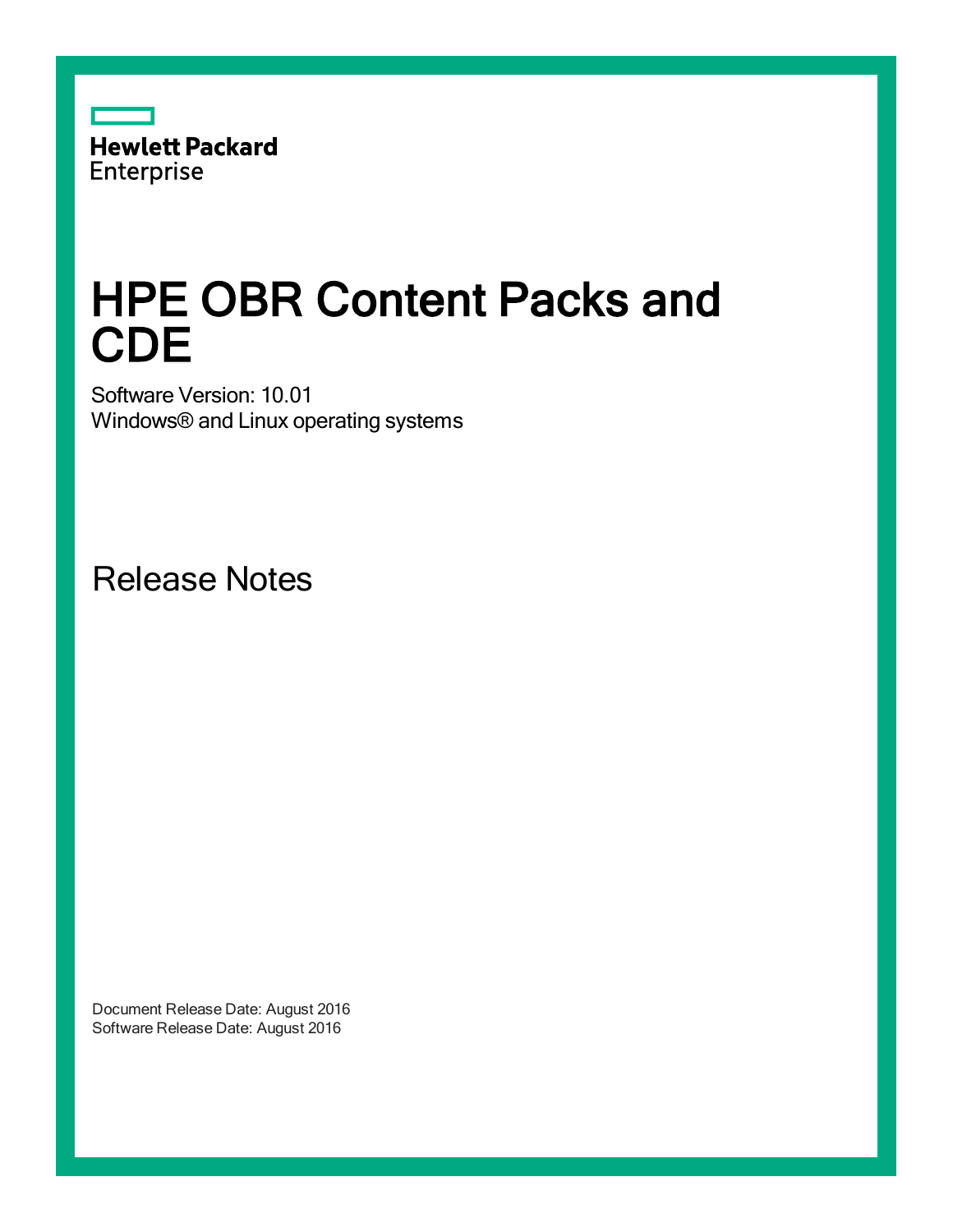### Legal Notices

#### **Warranty**

The only warranties for Hewlett-Packard Development Company, L.P. products and services are set forth in the express warranty statements accompanying such products and services. Nothing herein should be construed as constituting an additional warranty. HPE shall not be liable for technical or editorial errors or omissions contained herein.

The information contained herein is subject to change without notice.

#### Restricted Rights Legend

Confidential computer software. Valid license from HPE required for possession, use or copying. Consistent with FAR 12.211 and 12.212, Commercial Computer Software, Computer Software Documentation, and Technical Data for Commercial Items are licensed to the U.S. Government under vendor's standard commercial license.

#### Copyright Notice

© Copyright 2015 - 2016 Hewlett Packard Enterprise Development LP

#### Trademark Notices

Adobe® is a trademark of Adobe Systems Incorporated.

Microsoft® and Windows® are U.S. registered trademarks of Microsoft Corporation.

UNIX® is a registered trademark of The Open Group.

### Documentation Updates

The title page of this document contains the following identifying information:

- Software Version number, which indicates the software version.
- Document Release Date, which changes each time the document is updated.
- Software Release Date, which indicates the release date of this version of the software.

To check for recent updates or to verify that you are using the most recent edition of a document, go to: **https://softwaresupport.hp.com**

This site requires that you register for an HP Passport and sign in. To register for an HP Passport ID, go to: **https://hpp12.passport.hp.com/hppcf/createuser.do**

Or click the **the Register** link at the top of the HP Software Support page.

You will also receive updated or new editions if you subscribe to the appropriate product support service. Contact your HP sales representative for details.

### Support

Visit the HP Software Support Online web site at: **https://softwaresupport.hpe.com**

This web site provides contact information and details about the products, services, and support that HP Software offers.

HP Software online support provides customer self-solve capabilities. It provides a fast and efficient way to access interactive technical support tools needed to manage your business. As a valued support customer, you can benefit by using the support web site to:

- Search for knowledge documents of interest
- Submit and track support cases and enhancement requests
- Download software patches
- Manage support contracts
- Look up HP support contacts
- Review information about available services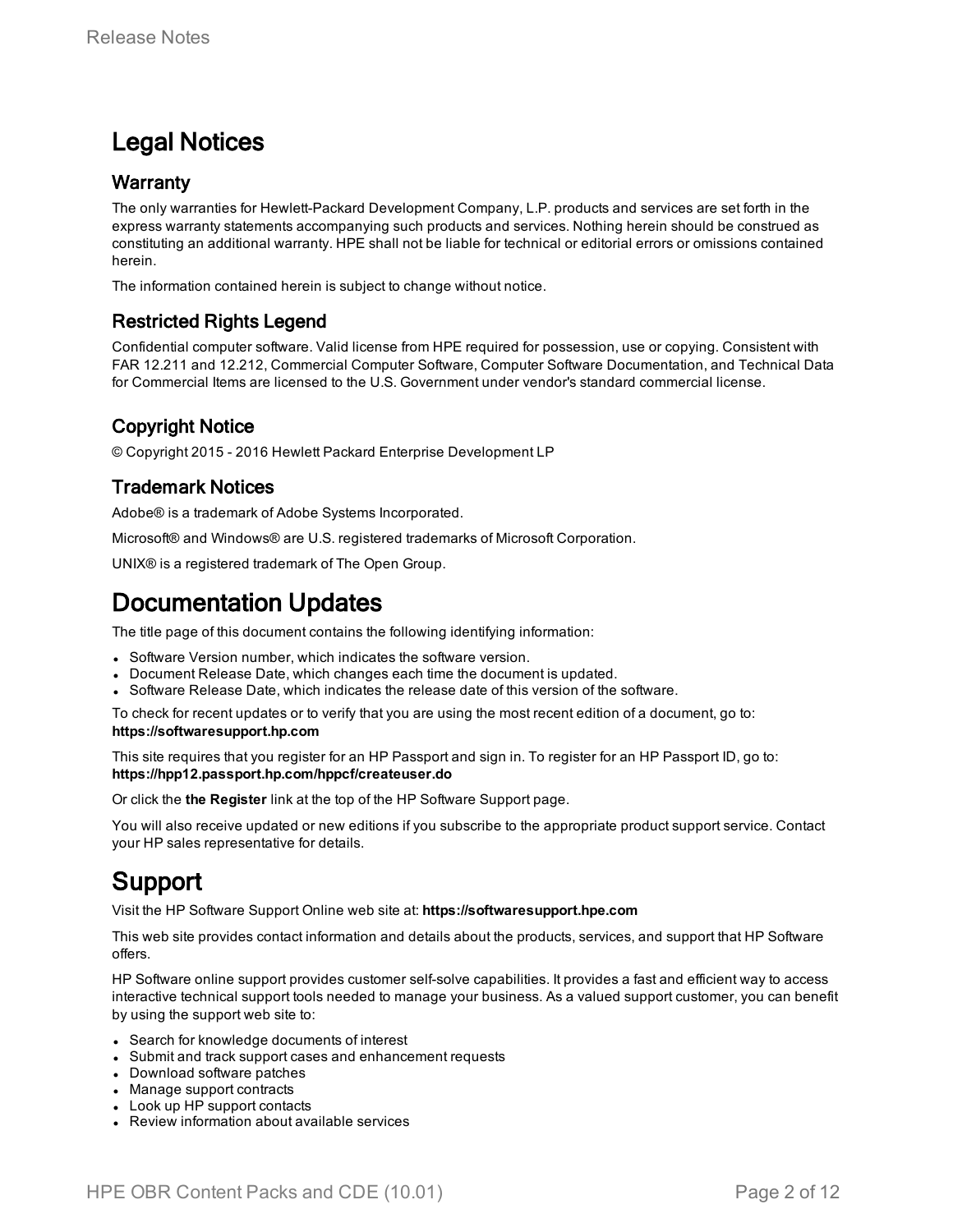- Enter into discussions with other software customers
- Research and register for software training

Most of the support areas require that you register as an HP Passport user and sign in. Many also require a support contract. To register for an HP Passport ID, go to:

#### **https://hpp12.passport.hpe.com/hppcf/createuser.do**

To find more information about access levels, go to:

#### **https://softwaresupport.hpe.com/web/softwaresupport/access-levels**

**HP Software Solutions Now** accesses the HPSW Solution and Integration Portal Web site. This site enables you to explore HP Product Solutions to meet your business needs, includes a full list of Integrations between HP Products, as well as a listing of ITIL Processes. The URL for this Web site is

**http://h20230.www2.hpe.com/sc/solutions/index.jsp**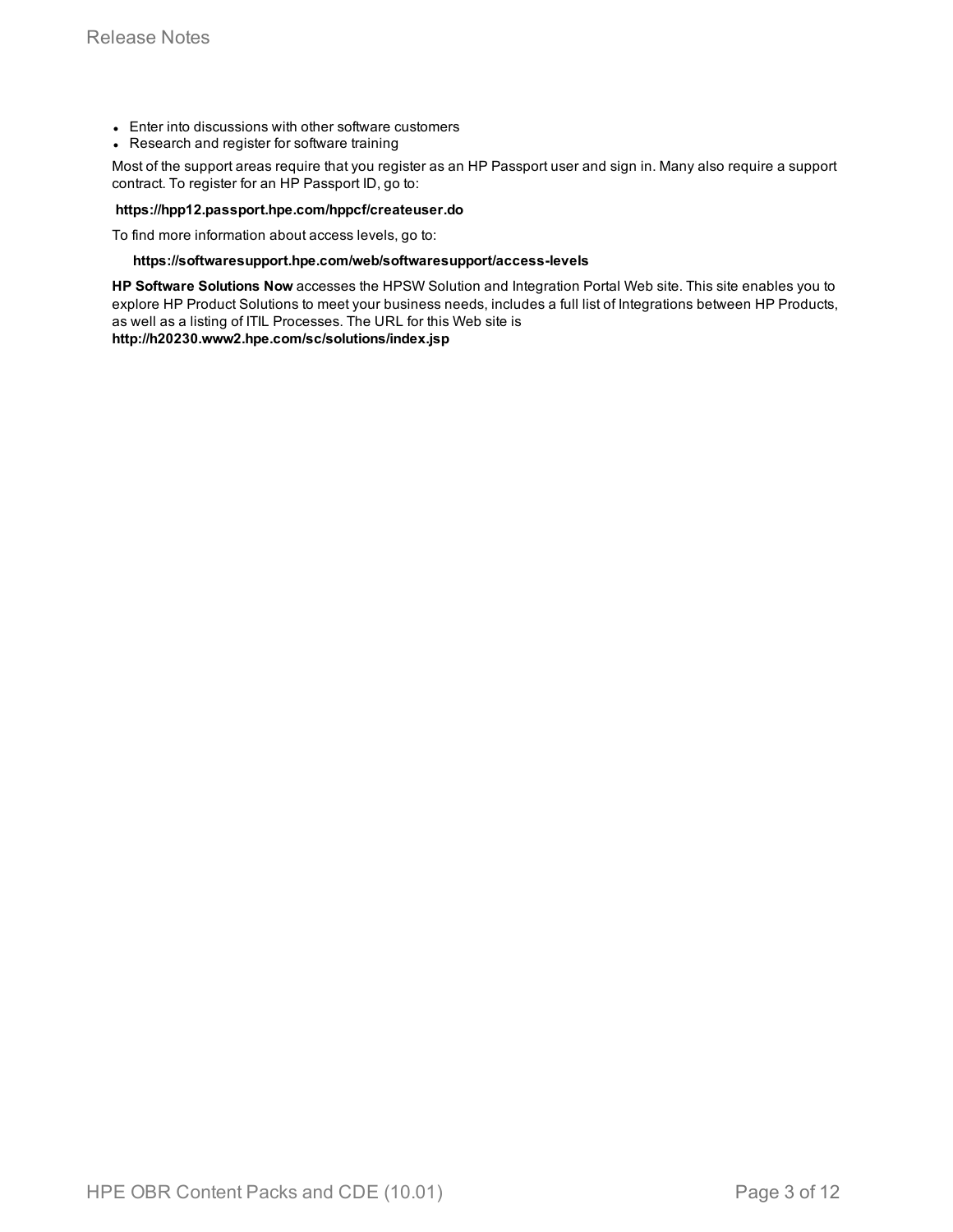## **Contents**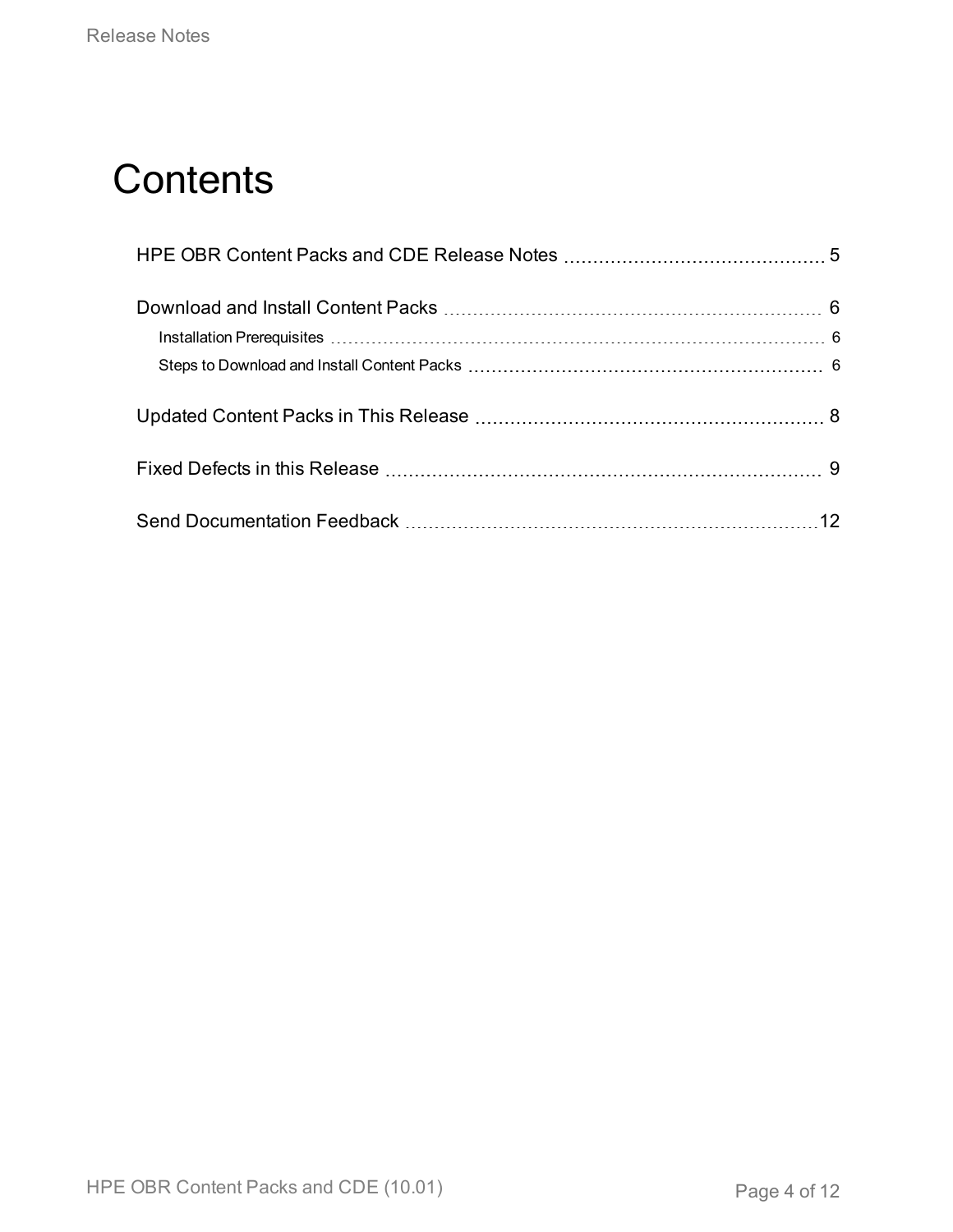# <span id="page-4-0"></span>HPE OBR Content Packs and CDE Release Notes

for the Windows® and Linux operating systems

#### **Software version:** 10.01

#### **Publication date:** August 2016

This document is an overview of the changes made to HPE OBR Content Packs and Content Development Environment (CDE). You can find information about the following in this document:

- ["Download](#page-5-0) and Install Content Packs" on the next page
- ["Updated](#page-7-0) Content Packs in This Release" on page 8
- **Enhancements Included in this Release**
- "Fixed Defects in this [Release"](#page-8-0) on page 9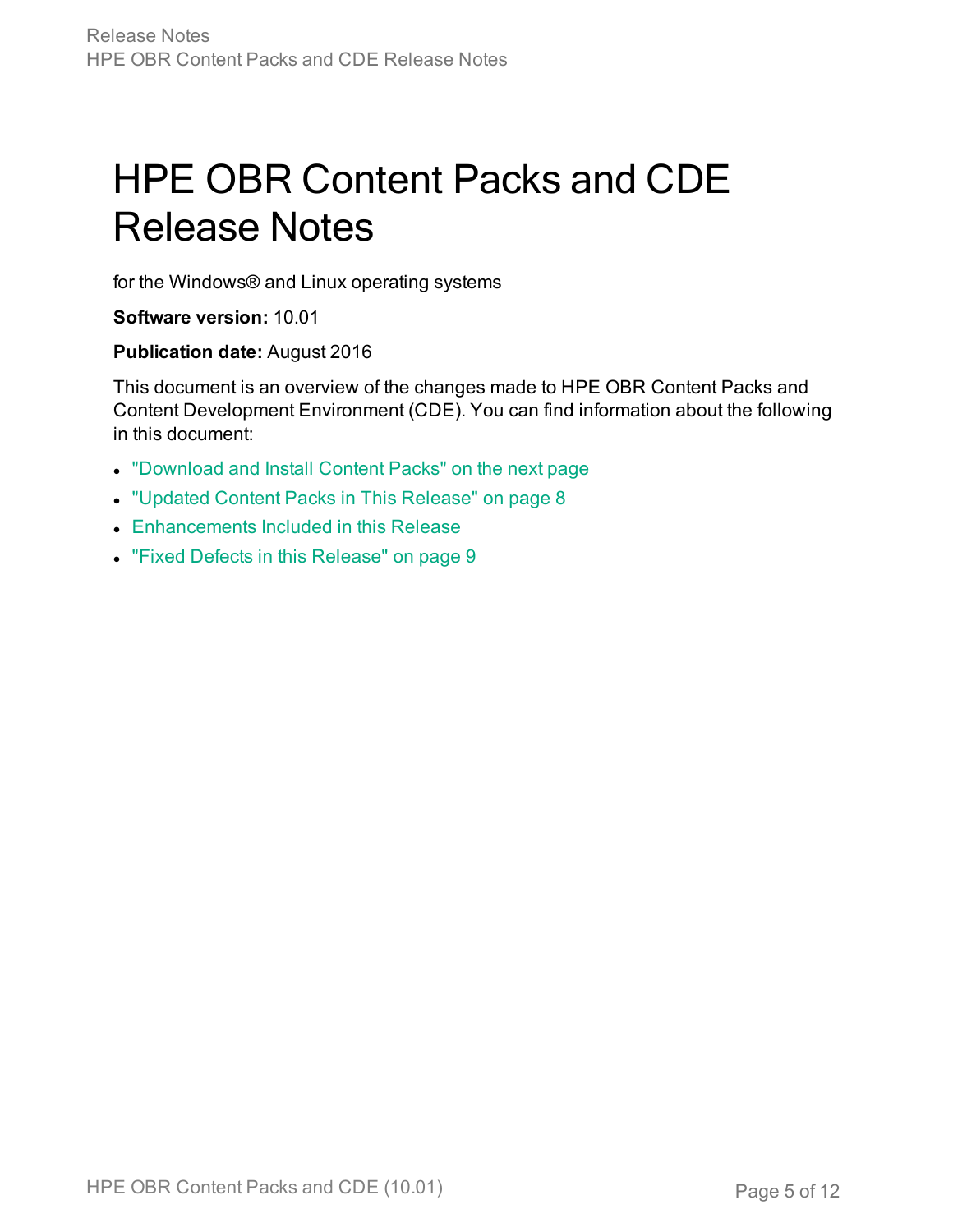## <span id="page-5-0"></span>Download and Install Content Packs

### <span id="page-5-1"></span>Installation Prerequisites

Before installing the updated content packs (10.01) from the Deployment Manager page in OBR Administration Console, ensure the following:

- OBR 10.00 installation is successful. For more information, see *HPE OBR Interactive Installation Guide*.
- OBR 10.01 Patch installation is successful. For more information, see *HPE OBR10.01 Patch Release Notes*
- OBR post installation configuration is successful.

For more information, see *HPE Operations Bridge Reporter Configuration Guide.*

For instructions on downloading and installing content packs, see Steps to [Download](#page-5-2) and Install [Content](#page-5-2) Packs.

### <span id="page-5-2"></span>Steps to Download and Install Content Packs

You must download the updated content packs from HPE Live Network and install them in your OBR system using the Administration Console.

To download each content pack based on your requirement,

1. Logon to HPE Live Network at [https://hpln.hpe.com/product/operations-bridge](https://hpln.hpe.com/product/operations-bridge-reporter/content)[reporter/](https://hpln.hpe.com/product/operations-bridge-reporter/content) with your HPE Passport sign-in credentials.

To register for an HPE Passport ID, Create a new [account.](https://hpp12.passport.hpe.com/hppcf/createuser.do/?hpappid=118635_HPLN_PRO_HPE&lang=en&cc=us&applandingpage=https://hpln.hpe.com/hpp-redirect?goto=/)

2. Click the **Content** tab.

OBR content packs are listed under **All Content**.

- 3. Click the content pack you want to install or upgrade. The content pack page opens with the available components.
- 4. Select the content pack **Version**.
- 5. Select one of the files (Linux or Windows) based on your requirement.
- 6. Click the .zip or .tar files to download and save it to the OBR system.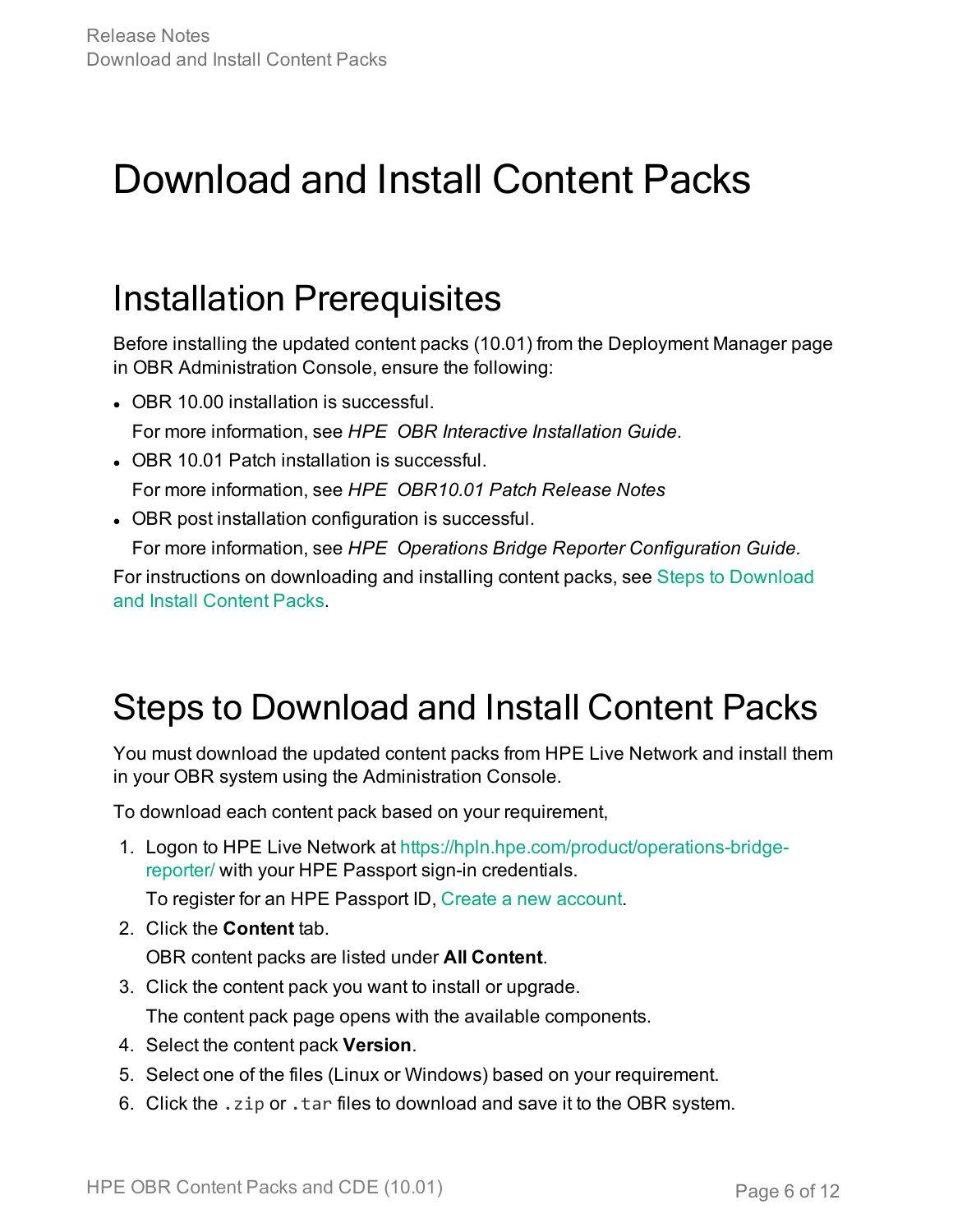#### a. **To install the Content Pack in Windows:**

i. Extract the ZIP file to a temporary folder.

ii. From the extracted files, double-click the .msi file and follow the instructions on the installer wizard.

#### b. **To install the Content Pack in Linux:**

i. Extract the contents of the . zip file using the following command:

```
unzip <ZIP file name>
```
ii. From the extracted contents, enter the name of the RPM file in the following command:

```
rpm -U <RPM file>
```
7. Launch the OBR Administration Console https://*<OBR\_Server\_ FQDN>*:21412/BSMRApp.

where, *<OBR\_Server\_FQDN>* is the fully qualified domain name of the system where OBR is installed.

For information on how to launch the Administration Console, see section **Accessing the Administration Console** in the *OBR Operations Bridge Reporter Online Help for Administrators* or *Administration Guide.*

#### 8. Click **Administration** > **Deployment Manager**.

**Note:** You must take a backup of all content customizations before upgrading the Content Pack.

9. Select the content pack and click **Install/Upgrade** at the bottom of the page. The installation completes and the status is displayed. For any installation issues,

see {PMDB\_HOME/log/packagemanager.log} for the error details.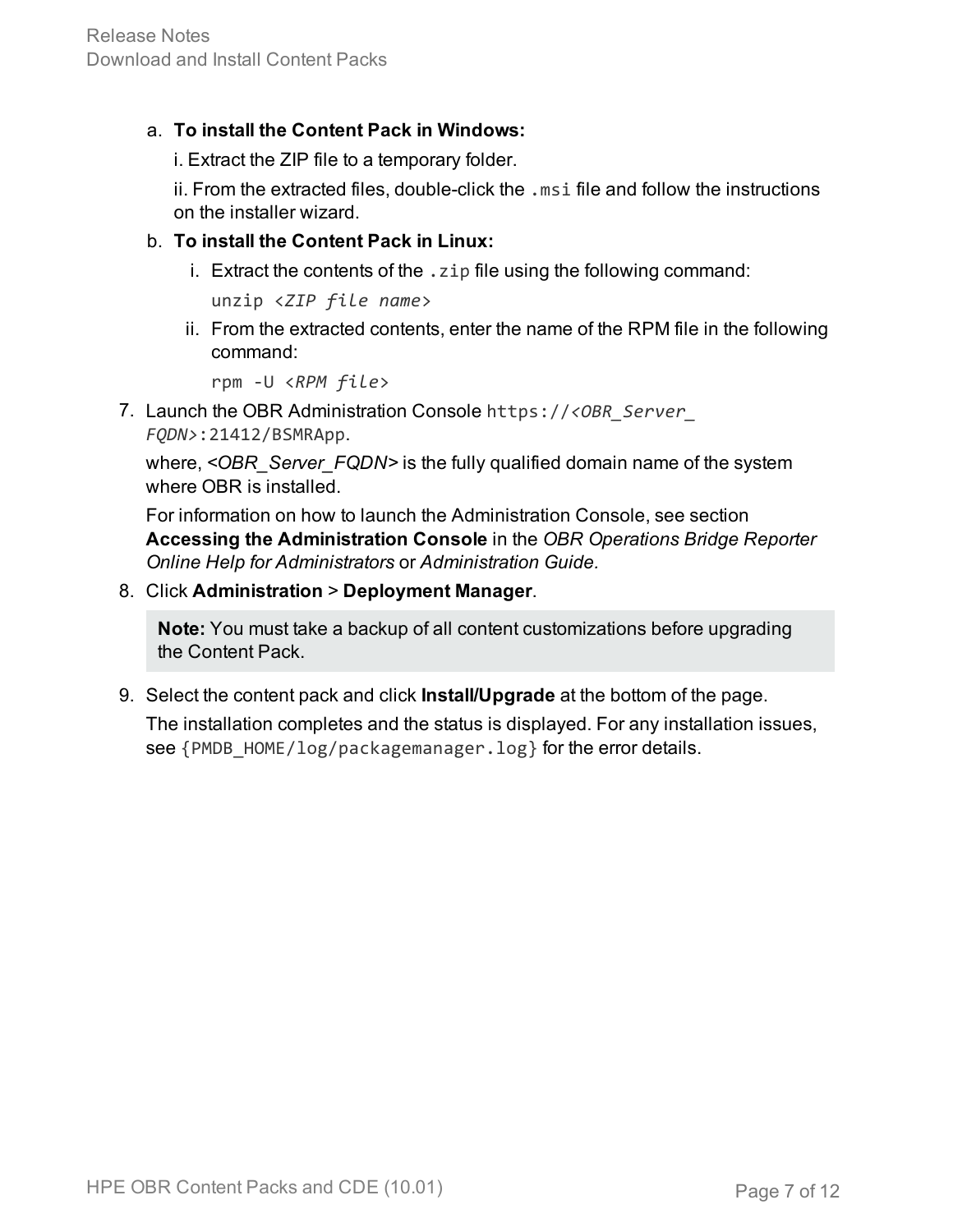## <span id="page-7-0"></span>Updated Content Packs in This Release

The following content packs and their components are available with this release:

- HPE OBR Core Content
- HPE OBR Microsoft Active Directory Content
- HPE OBR Microsoft Exchange Server Content
- HPE OBR Microsoft SQL Server Content
- HPE OBR Network Content
- HPE OBR Operation Events (Operations Manager i)
- HPE OBR Operations Manager
- HPE OBR Oracle Weblogic Content Content
- HPE OBR Real User Monitoring (RUM) Content
- HPE OBR Synthetic Transaction Monitoring Content
- HPE OBR System Performance Content
- HPE OBR Virtualization Performance Content
- HPE OBR Oracle Weblogic Content
- HPE OBR IBM Websphere Content
- HPE OBR Network Component Health Content
- HPE OBR Network Interface Health Content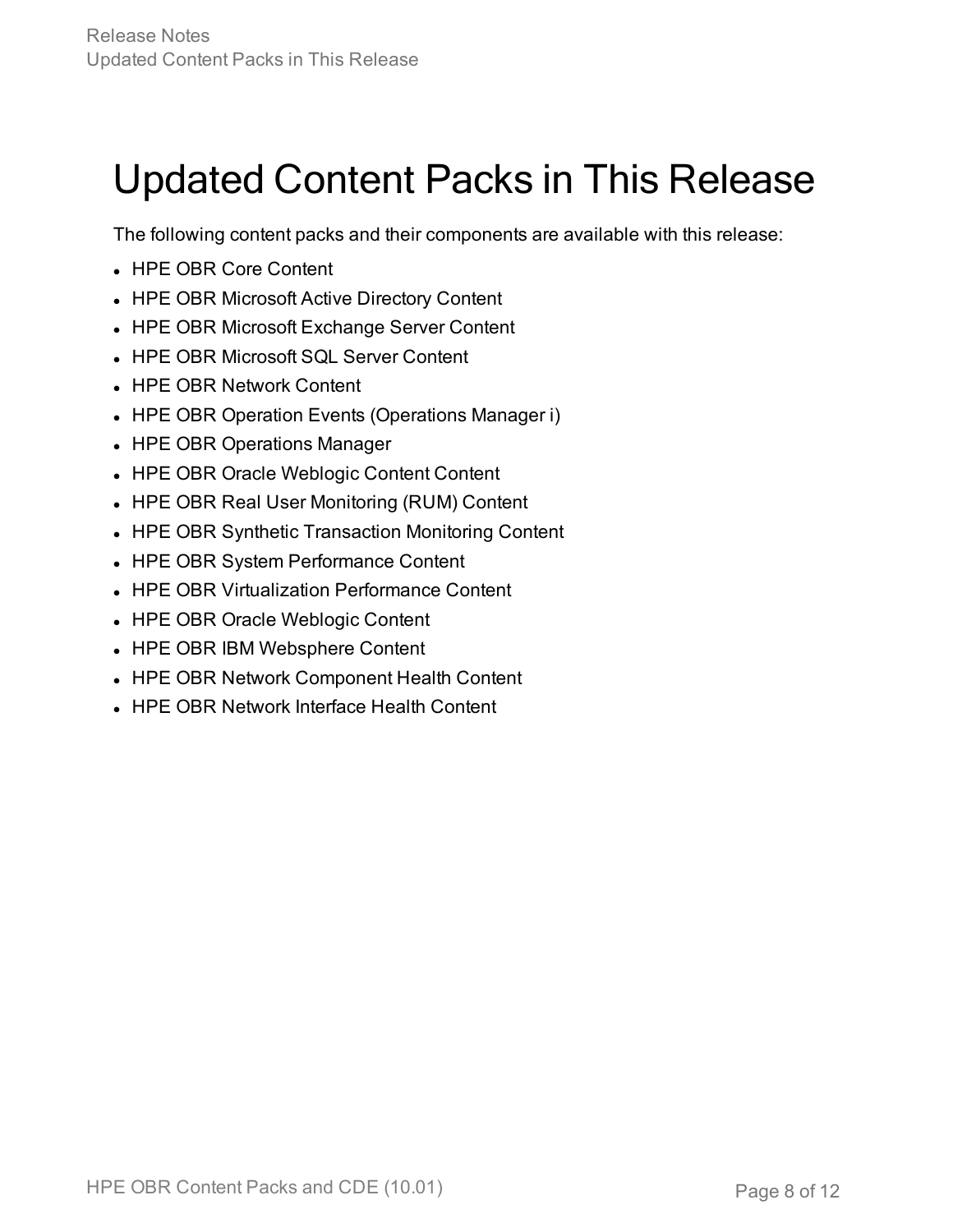### <span id="page-8-0"></span>Fixed Defects in this Release

The reference number for each fixed defect is the Change Request (QCCR) number. For more information about fixed defects, visit HPE [Software](https://softwaresupport.hpe.com/) Support Online, or contact your HP Support representative directly.

This section lists the defects fixed in this release. For the list of fixed defects filed against OBR content packs, see *HPE OBR Content Packs and CDE Content Pack Release Notes* available at HP Live [Network.](https://hpln.hpe.com/)

**Title:** MSSQL Performance Summary Report shows no data unless a node is selected (QCCR8D40546)

**Description:**The MSSQL Performance Summary report shows no data unless you select specific nodes in report parameters. It should display all nodes with data by default but does not.

**Resolution:** Upgraded the universe and report in OBR 10.0; now the data in report can be seen without refreshing in prompt and selecting a particular value.

**Title:** The SM Filesystem Utilization Detail report shows only 1 sample when drilled to hour (QCCR8D42776)

**Description:** The SM Filesystem Utilization Report does not show all 24 samples when drilled down to hourly level.

**Resolution:** This issue is fixed. When you drill down for hourly report in SM Filesystem Utilization Detail , data is shown for all 24 hours.

**Title:** Script\_for\_Procedure\_MSSQL\_PostDataLoad\_Update fails (QCCR8D44449)

**Description:**The CoreDatabaseMSSQL@Facts\_ArchiveDevicePerformance stream step 'Script for Procedure MSSQL PostDataLoad Update' is always failing

**Resolution:** This issue has been fixed and the script does not fail now.

**Title:** Error when running updateCDEProperty.bat (and setenv.bat) (QCCR8D44549)

**Description:**Error when running updateCDEProperty.bat (and setenv.bat)

**Resolution:** This issue has been fixed and the error is not displayed.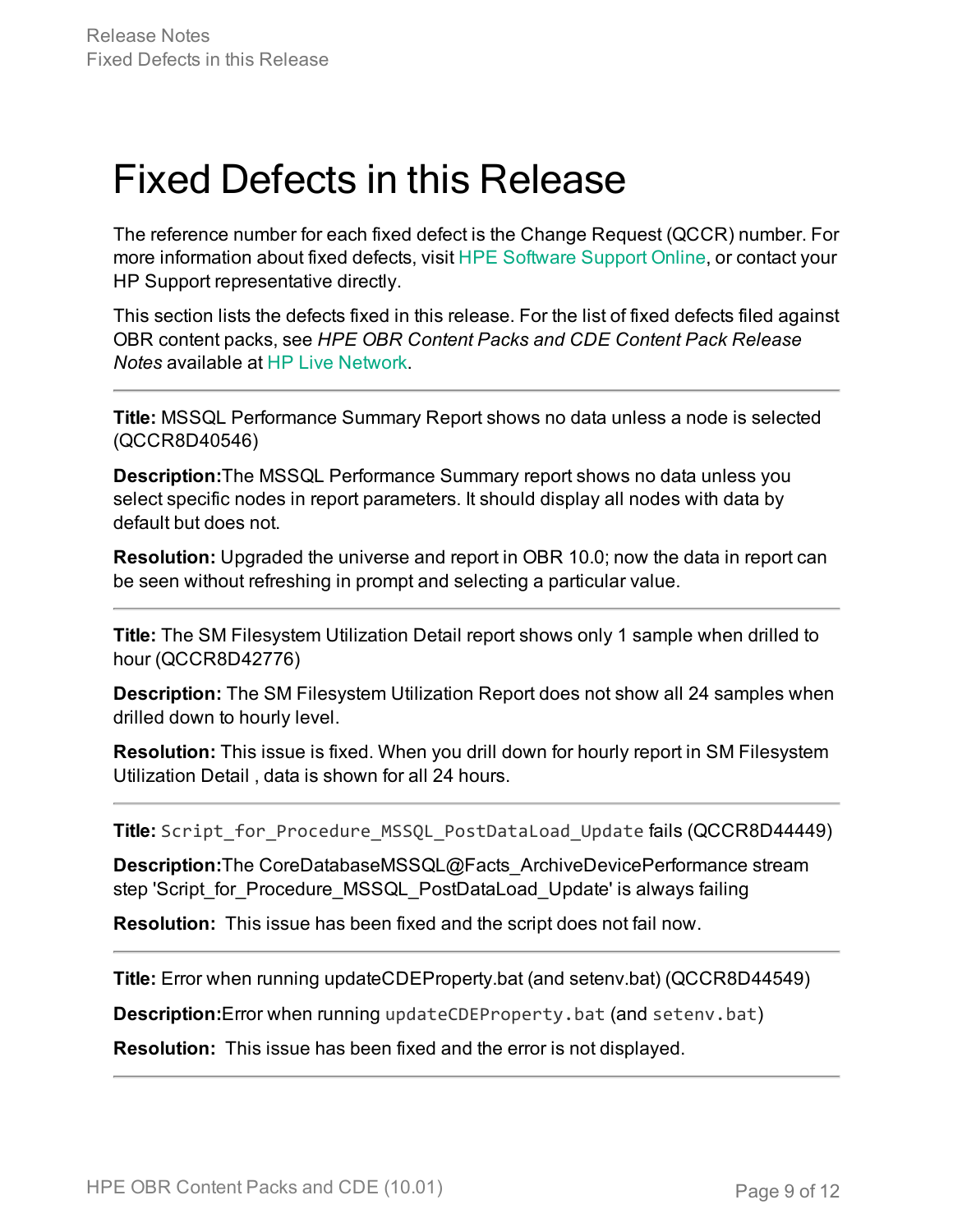**Title:** Could not convert from column K\_CI\_SQLServer.Node\_Name to a float8 (QCCR8D44756)

**Description:** MSSQL Database Report shows an error: Could not convert "...." from column K CI SQLServer.Node Name to a float8.

**Resolution:** The join, which was not required between k SQLVirtualDevice and K ci\_sqlserver has been removed to resolved this issue.

**Title:** Updated bandwidth is not reflecting in SHR (QCCR8D44951)

**Description:** Bridge creation is failing because of the comma in the node group name, hence Node Groups contain comma in name are reported in SHR reports.

**Resolution:** The ProcessRawFile.pl is enhanced to handle comma in the node group names.

**Title:** perl \$PMDB\_HOME/bin/statusETL.ovpl output gives incorrect product branding (QCCR8D45372)

**Description:** In OBR 10, if the 'perl \$PMDB\_HOME/bin/statusETL.ovpl' command is given, the incorrect 'SHR' branding is given in the output. The command should be changed to give the correct OBR branding.

**Resolution:** This issue is fixed by changing the product branding details.

**Title:** Hostname are not updating in SHR while we changed in NNMi (QCCR8D45553)

**Description:** Host names are not getting changed after changing the host name in NNMi as it is integrate with NNMi.

**Resolution:** This issue has been fixed.

**Title:** Staging to K\_Event\_PropertyChanges\_ is failing with Sybase error (QCCR8D46540)

**Description:** Staging to the table K\_Event\_PropertyChanges\_ is failing with the an error.

**Resolution:** The staging of K Event PropertyChanges is modified to ensure the stage table load passes.

**Title:** ETL OMi: Stage uCMDB BusinessService failing with Sybase error (QCCR8D46569)

**Description:** Staging to the table K\_Event\_PropertyChanges\_ is failing with an error.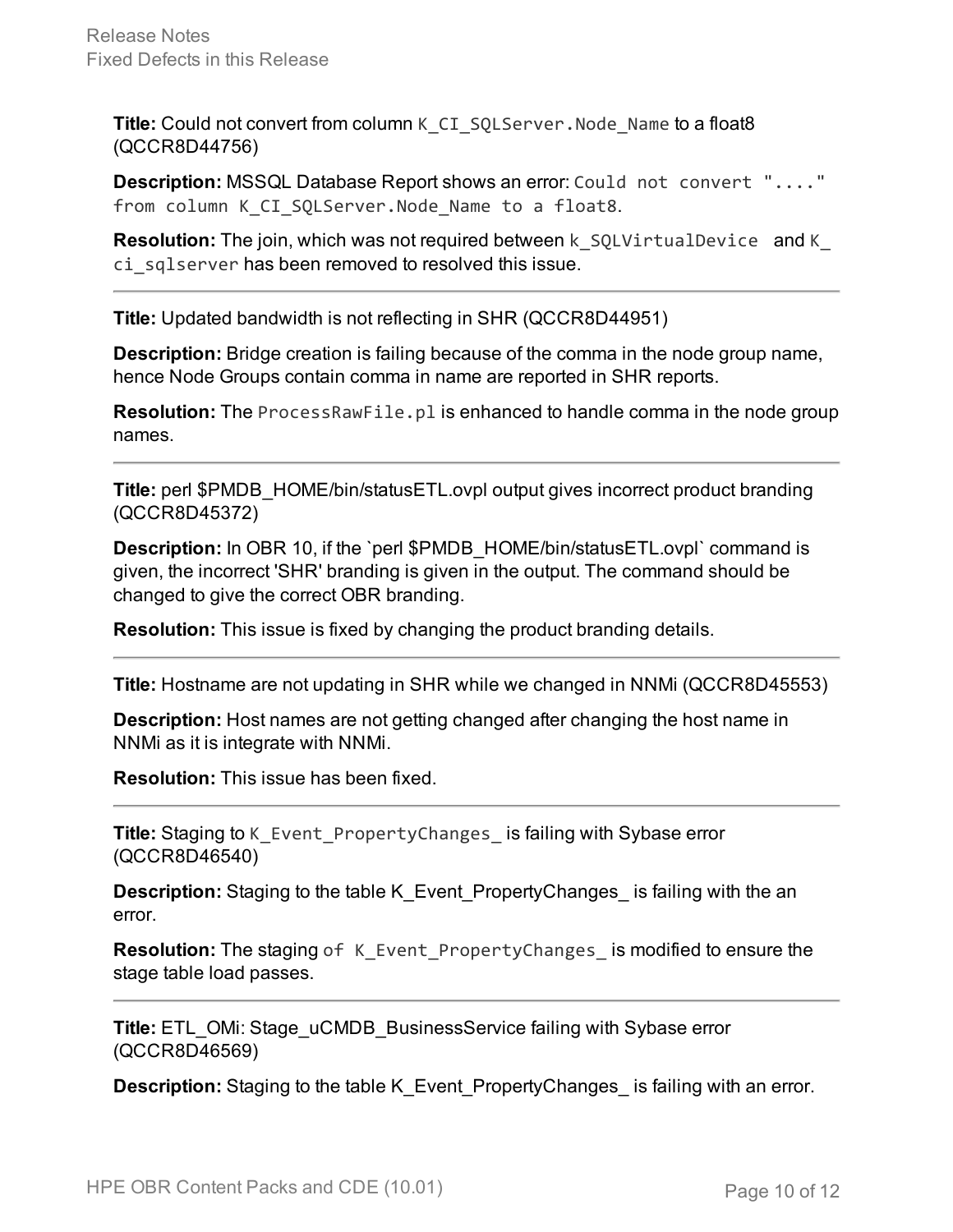**Resolution:** The uCMDB collection policy of ETL\_OMi is modified to ensure K\_CI\_ Business\_Service stage does not fail.

**Title:** SHR calculates wrong downtimes in RSR\_OVPA\_GLOBAL (QCCR8D46669)

**Description:** Anomalies with node downtime calculation in System Management.

**Resolution:** This issue has been resolved to calculate appropriate downtime.

**Title:** NPS DB collector tuning to reduce the collection over head from NPS system (QCCR8D46921)

**Description:** Number of entries from the NPS database and OBR database do not match.

**Resolution:** This issue has been fixed to resolve the mismatch the number of database entries.

**Title:** Hourly drilldown fails in Network Interface health utilization report (QCCR8D47857)

**Description:** When drill down is done on a particular date in Network Health Interface Utilization report for a particular date, the hourly data is not plotted properly and only a single dot is seen on the graph.

**Resolution:**This issue has been resolved by modifying the aggregated navigation in Universe, and the select condition for Full Date Hourly and Full Date Daily objects.

**Title:** BPM Application Summary showing "Average Response Time" when Availability is 0% (QCCR8D48208)

**Description:** BPM Application Summary report for a particular application is showing "Average Response Time" when Availability is 0%.

**Resolution:**This issue is fixed. The transaction stagerule has been updated to handle only valid data as per the configuration.

**Title:** CDE content designer - Edit existing content artifacts - Tinker with existing content (QCCR8D48741)

**Description:** Edit existing content artifacts and Tinker with existing content links do not work.

**Resolution:** The links has been modified and new options for editing the content artifacts are available with OBR CDE 10.01.